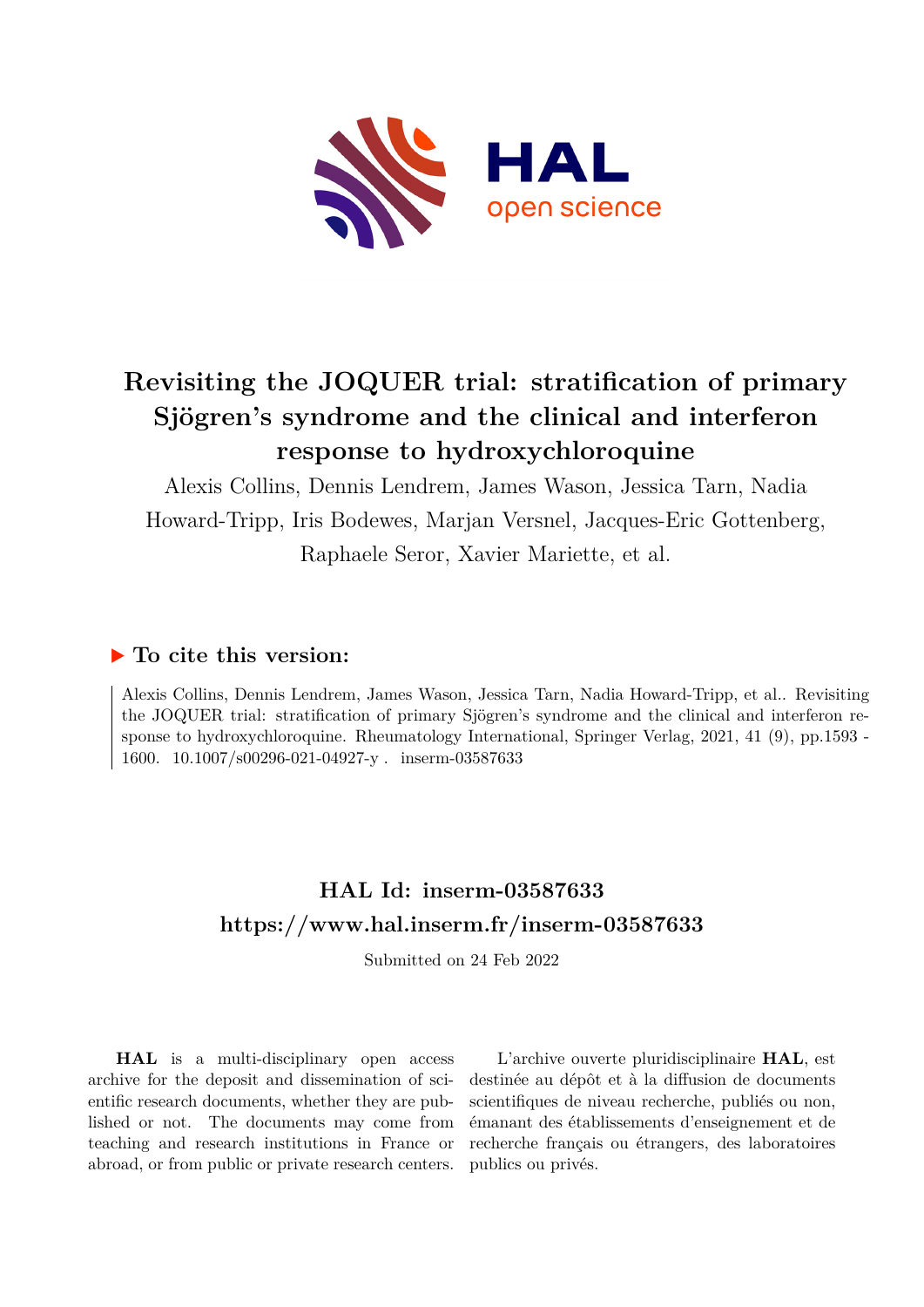**CLINICAL TRIALS**





# **Revisiting the JOQUER trial: stratifcation of primary Sjögren's syndrome and the clinical and interferon response to hydroxychloroquine**

**Alexis Collins1 · Dennis Lendrem1,[2](http://orcid.org/0000-0001-6268-5509) · James Wason<sup>3</sup>  [·](http://orcid.org/0000-0002-4691-126X) Jessica Tarn1 · Nadia Howard‑Tripp1  [·](http://orcid.org/0000-0002-2043-862X) Iris Bodewes[4](http://orcid.org/0000-0001-5206-4231) · Marjan A. Versnel<sup>4</sup> · Jacques‑Eric Gottenberg<sup>5</sup> · Raphaele Seror6,7 · Xavier Mariette6,[7](http://orcid.org/0000-0002-4244-5417) · Wan‑Fai Ng1,[2](http://orcid.org/0000-0002-5539-388X)**

Received: 14 May 2021 / Accepted: 14 June 2021 / Published online: 24 June 2021 © The Author(s) 2021

### **Abstract**

To re-analyse the clinical outcomes and interferon (IFN) activity data from the JOQUER trial, a phase III trial investigating hydroxychloroquine (HCQ) in patients with primary Sjögren's syndrome (pSS), after stratifying patients into putative pathobiological subgroups utilizing the Newcastle Sjögren's Stratifcation Tool (NSST) based on patient-reported symptoms of dryness, pain, fatigue, anxiety and depression. 107 patients were assigned to one of four subgroups using NSST at baseline—the high symptom burden (HSB), pain dominant with fatigue (PDF), dryness dominant with fatigue (DDF) and low symptom burden (LSB). Endpoints were re-analysed after stratifcation, testing for treatment diferences within subgroups and adjusting for baseline diferences using a repeated measures covariate model. The HSB subgroup (*n*=32) showed a relative improvement in ESSPRI of 1.49 points (95% CI 0.54–2.43; *p*=0.002) within 12 weeks in patients taking HCQ compared to placebo, with no further changes after 24 weeks. For the LSB subgroup (*n*=14), the ESSPRI worsened in the placebo but not the HCQ arm after 12 weeks (mean diference 1.44, 95% CI 0.05–2.83, *p*=0.042). Neither the HSB nor the LSB patients showed significant changes in IFN activity at 24 weeks. There were no significant differences in ESSPRI in the PDF  $(n=39)$  and DDF  $(n=22)$  patients taking HCQ. However, significant reductions in overall IFN score at 24 weeks were seen in both PDF (diference at 24 weeks; 6.41, 95% CI, 2.48–10.34, *p*=0.002) and DDF (diference at 24 weeks; 7.23, 95% CI, 1.85–12.6, *p*=0.009) without improvement in ESSPRI. Although the JOQUER trial reported no overall beneft from HCQ in pSS patients, stratifcation suggests that both HSB and LSB subgroups may respond to HCQ. However, these patients may beneft through mechanisms other than the reduction of IFN activities.

**Keywords** Sjögren's syndrome · Hydroxychloroquine · Interferon

 $\boxtimes$  Wan-Fai Ng wan-fai.ng@newcastle.ac.uk

- <sup>1</sup> Musculoskeletal Research Group, Translational and Clinical Research Institute, Newcastle University, Newcastle upon Tyne, UK
- <sup>2</sup> NIHR Newcastle Biomedical Research Centre, Newcastle University and Newcastle Upon Tyne NHS Foundation Trust, Tyne and Wear, Newcastle upon Tyne, UK
- <sup>3</sup> Faculty of Medical Sciences, Population Health Sciences Institute, Newcastle University, Newcastle upon Tyne, UK
- Department of Immunology, Erasmus University Medical Centre, Rotterdam, The Netherlands
- <sup>5</sup> Department of Rheumatology, National Reference Centre for Rare Systemic Autoimmune Diseases, Strasbourg University Hospital, CNRS, IBMC, Université de Strasbourg, UPR 3572, Strasbourg, France
- <sup>6</sup> Centre for Immunology of Viral Infections and Autoimmune Diseases, INSERM, UMR 1184, Université Paris- Saclay, Paris, France
- <sup>7</sup> Department of Rheumatology, Assistance Publique-Hospitaux de Paris (APHP), Hôpital Bicêtre, Le Kremlin-Bicêtre, Paris, France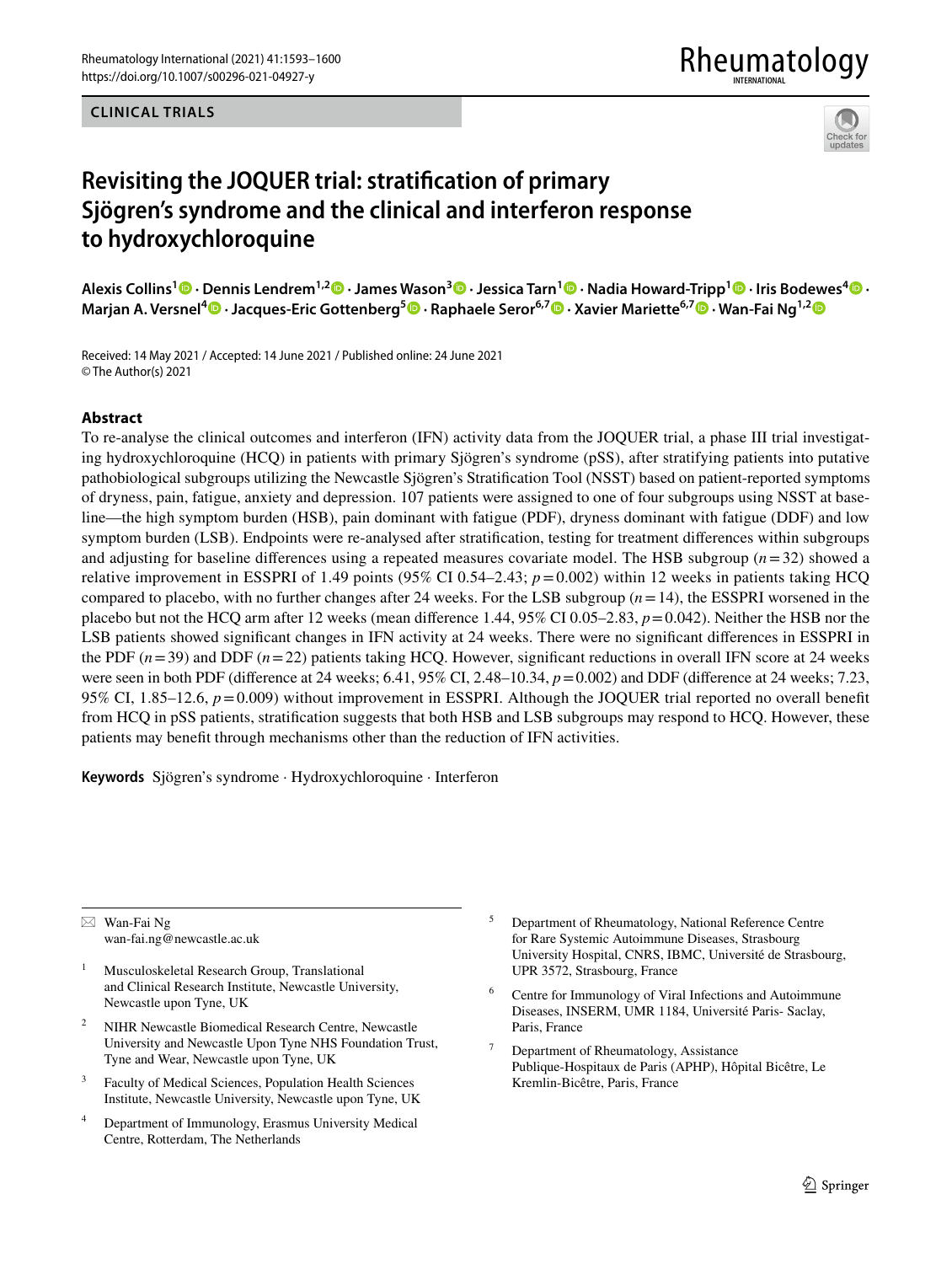# **Introduction**

Hydroxychloroquine (HCQ) is an immunomodulatory drug widely prescribed for primary Sjögren's syndrome (pSS). The mechanism of action of HCQ in pSS is not fully understood but is believed to mediate through interference with antigen presentation by altering lysosomal pH and inhibition of toll-like receptor signalling [1]. In turn, this may downregulate interferon activation [2].

The effectiveness of HCQ in treating pSS remains under debate. The JOQUER trial tested 120 patients with pSS in a randomised controlled trial (RCT) in which patients were randomized (1:1) to receive HCQ (400 mg OD) or placebo from baseline until 24 weeks [3]. Between weeks 24 and 48, all participants were prescribed HCQ. In addition, the interferon-stimulated genes IF144, IF144L, IFIT1, IFIT3 and MX-1 and an IFN score—defned by the sum of the gene expression values for the fve interferon-stimulated genes (ISGs)—were evaluated at baseline and 24 weeks [4]. Results from this trial showed a statistically signifcant down-regulation of ISGs and IFN score, but no overall clinical beneft compared to placebo.

pSS is a very heterogenous disorder and Tarn et al*.* (2019) identified four Sjögren's syndrome subgroups based on patient-reported symptoms [5]. These included the highsymptom burden (HSB), pain dominant with fatigue (PDF), dryness dominant with fatigue (DDF) and low symptom burden (LSB), with each subgroup having distinct pathobiologies underpinned by differences in transcriptomic profles and IFN modular activities. We hypothesize that these subgroups may display a diferential response to HCQ. Preliminary analysis using stratifed data from the JOQUER trial demonstrated that the HSB group showed improvement in ESSPRI in response to HCQ compared with placebo [5]. However, since HSB patients demonstrate higher ESSPRI scores at baseline, the positive response to HCQ seen in this group could be considered "regression to the mean". Therefore, it is of interest to re-evaluate in further detail adjusting for baseline diferences, stratifying by subgroup and exploring the diferential interferon response to HCQ compared to placebo.

# **Methods**

#### **Design**

The JOQUER trial was approved by the institutional review board of Hôpital Bichat (Paris, France). The study was conducted according to the principles of the Declaration of Helsinki. Informed consent was obtained from all patients. We obtained data from the JOQUER trial for re-analysis.

#### **Patient group**

We included 107 patients from the JOQUER trial with patient-reported symptoms at baseline permitting stratifcation into four distinct subgroups (HSB, DDF, PDF and LSB) based on the NSST method as previously described [5]. In brief, clusters of patients were identifed in relation to fve primary pSS symptoms including pain, fatigue, dryness, anxiety and depression. The HSB subgroup includes patients that have high scores from all fve symptoms whereas the LSB subgroup patients score low on all symptoms. The PDF patients have high pain and fatigue scores and the DDF subgroup score high for dryness and fatigue. Both PDF and DDF subgroups score low on anxiety and depression scores. Sixty-eight of those patients with IFN-related data available. All patients fulflled the American-European Consensus Group Criteria for pSS.

#### **Outcomes**

A comprehensive analysis of primary and secondary outcomes was tested in the JOQUER trial and performed after stratifying the patients. These included individual symptoms (pain, fatigue, dryness, anxiety and depression), location of dryness, EULAR Sjögren's syndrome patient reported index (ESSPRI), EULAR Sjögren's syndrome disease activity index (ESSDAI), Profle of Fatigue (ProF) [6], sicca symptoms inventory (SSI), Schirmer's test and unstimulated salivary flow (USF). In addition, changes in the IFN score measured as a weighted combination of the gene expression of fve IFN-stimulated genes IF144, IF144L, IFIT1, IFIT3 and MX-1 relative to age and sex-matched health controls was analysed [4, 7].

#### **Data analysis**

To make the best use of the available data, we used a repeated-measures moving covariates model—a class of transition model for the analysis of longitudinal data, [8, 9] exploiting data in earlier time points (baseline or 12 weeks) as a covariate in the model. In addition, the model included drug treatment, subgroup, and their interaction, followed by contrasts to compare drug treatments within each subgroup [10, 11]. Data at baseline, 12 and 24 weeks were analyzed using the statistical package SAS JMP Pro Version 13 and supplementary analyses were performed using the SAS MIXED Procedure ftting a mixed-efects model. For a range of alternative error structures, these analyses confrmed the fndings of the simpler covariance analyses and are not reported further. Week 48 data collected following unblinding at week 24 and switching of placebo to HCQ were excluded from the analysis.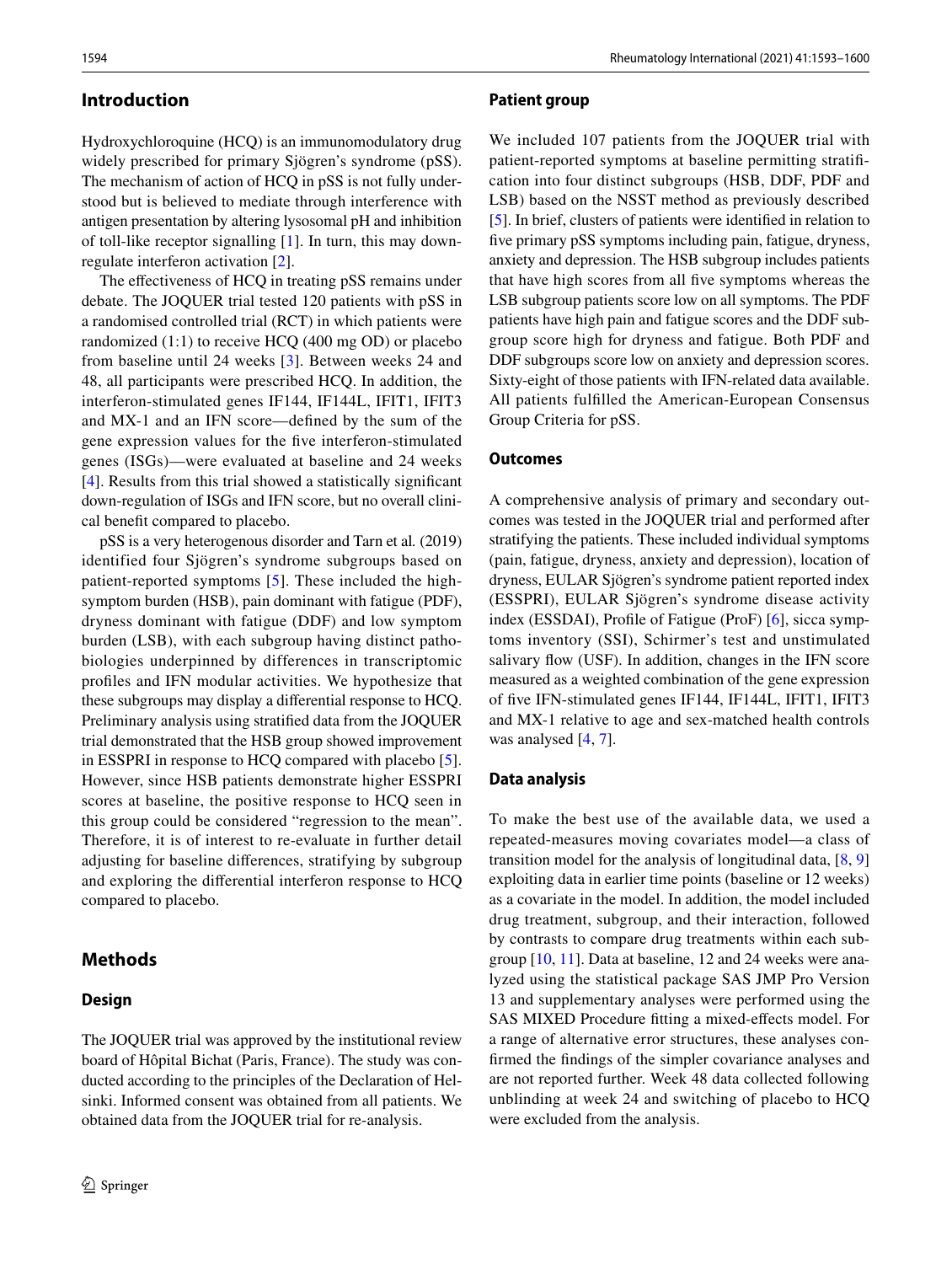### **Results**

Of the 107 patients stratifed at baseline, 32 patients were classifed as HSB (18 Placebo, 14 HCQ), 39 as PDF (20 Placebo, 19 HCQ), 22 as DDF (11 Placebo, 11 HCQ), and 14 patients were classifed as LSB patients (9 Placebo, 5 HCQ). IFN scores were available for 16 HSB patients (8 Placebo, 8 HCQ), 28 PDF patients (14 Placebo, 14 HCQ), 15 DDF patients (8 Placebo, 7 HCQ) and 9 LSB patients (7 Placebo, 2 HCQ). Figure 1 shows adjusted changes and 95% confdence limits for these changes in ESSPRI. Figure 2 for IFN scores at relevant time points. Figure 3 shows adjusted changes in ESSDAI. Summary statistics (medians and quartile ranges) are presented for the relevant variables in Table 1.

**HSB**

Adjusting for diferences at baseline confrms the observation reported by Tarn et al. of statistically signifcant improvements in ESSPRI in the HSB group for HCQtreated patients compared to placebo controls. (5) By 12 weeks, patients treated with HCQ show an adjusted diference in ESSPRI compared to placebo of 1.49 points (95% CI 0.54–2.43; *p*=0.002). There was no further statistically signifcant adjusted change in ESSPRI for HSB patients between week 12 and week 24. Improvement was seen in all three ESSPRI sub-scores—pain, fatigue and dryness (Table 1). There was no signifcant adjusted change in ESSDAI (diference at 12 weeks: 0.78, 95% CI,−2.41–3.97,  $p=0.627$ ) and no further change at 24 weeks for the HSB groups, nor were there significant changes in the IFN scores (diference at 24 weeks: 3.03, 95% CI,−2.25–8.30,



**Fig. 1** Adjusted changes and 95% confdence limits for ESSPRI between Baseline and Week 12, Week 12 and Week 24. Footnote: sample sizes for both ESSPRI and ESSDAI. Scores were available

for 14 LSB patients (9 Placebo, 5 HCQ), 32 HSB patients (18 Placebo, 14 HCQ), 22 DDF patients (11 Placebo, 11 HCQ) and 39 PDF patients (20 Placebo, 19 HCQ)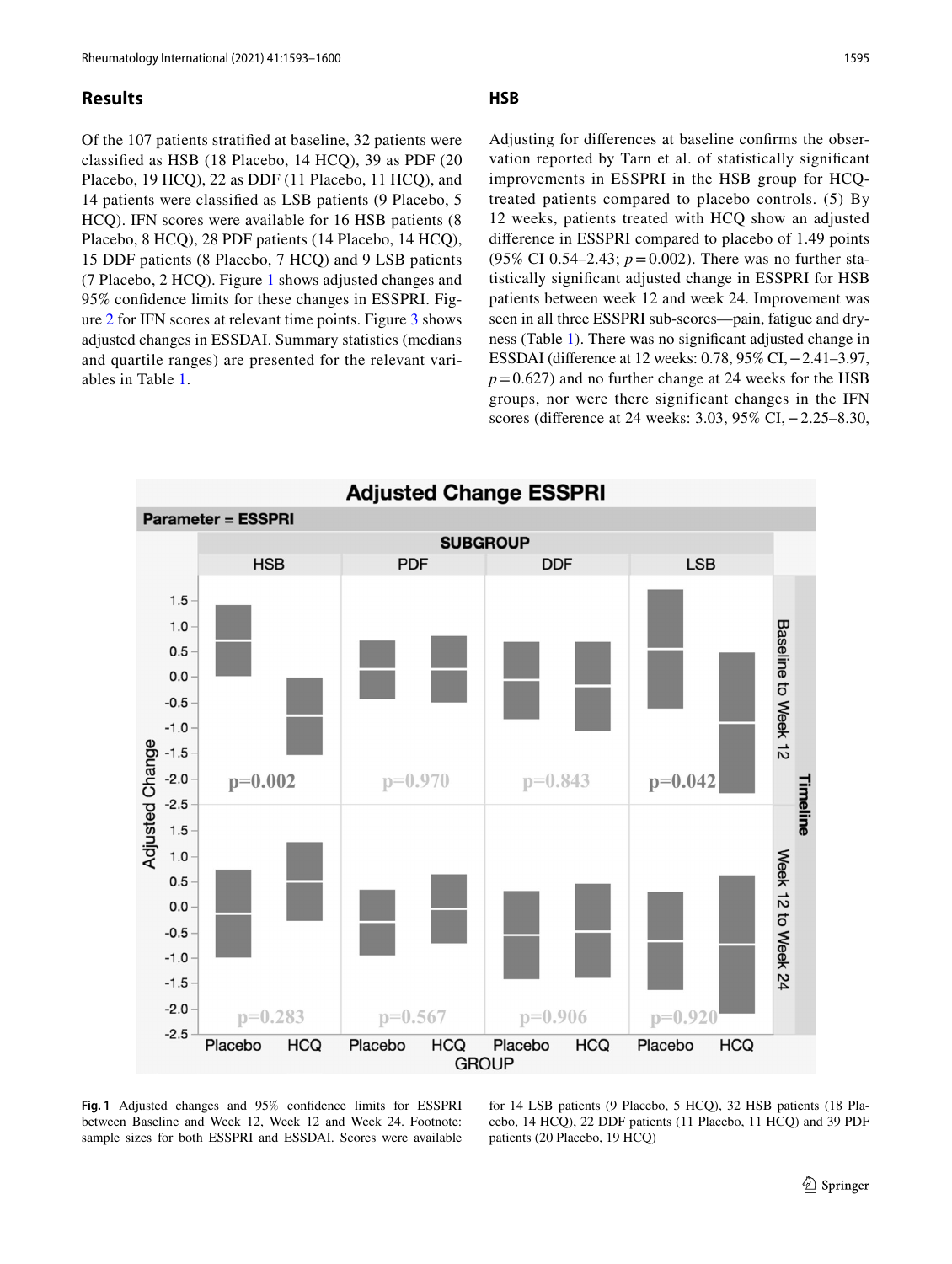

**Fig. 2** Adjusted changes and 95% confdence limits for the IFN Score between Baseline and Week 24 following adjustment for Baseline values. There are reductions in IFN scores in both the PDF and DDF subgroups for patients treated with HCQ. IFN scores were analysed

for 9 LSB patients (7 Placebo, 2 HCQ), 16 HSB patients (8 Placebo, 8 HCQ), 15 DDF patients (8 Placebo, 7 HCQ) and 28 PDF patients (14 Placebo, 14 HCQ)

 $p=0.255$ ; IFN score was not measured at week 12 in this trial).

# **PDF**

There were no signifcant clinical diferences observed in the PDF group, including ESSPRI (and individual components of ESSPRI) and ESSDAI. However, all five ISGs were signifcantly down-regulated in the HCQ group, with a statistically signifcant adjusted decrease in the overall IFN score (diference at 24 weeks; 6.41, 95% CI, 2.48–10.34,  $p=0.002$ ) compared to placebo.

# **DDF**

There were no statistically signifcant diferences in ESS-PRI in DDF patients. However, after 12 weeks, there was a small increase in the ESSDAI scores in the HCQ group and a decrease in the placebo group (diference at 12 weeks; 4.04, 95% CI, 0.21–7.86, *p*=0.039) but no further statistical diference at 24 weeks (diference at 24 weeks; 0.50 95% CI,−2.34–3.33, *p*=0.728). Interestingly, comparing treatment groups, IFN score decreased after 24 weeks (diference at 24 weeks; 7.23, 95% CI, 1.85–12.6, *p*=0.009) in the HCQ group.

# **LSB**

By 12 weeks, an adjusted diference of 1.44 points in the ESSPRI scores between LSB patients randomised to HCQ and placebo (95% CI, 0.05–2.83, *p*=0.042) was observed. The diference was due to a rise in ESSPRI score in the placebo group. Changes in ESSPRI arose largely from changes in pain and dryness (Table 1). There was no further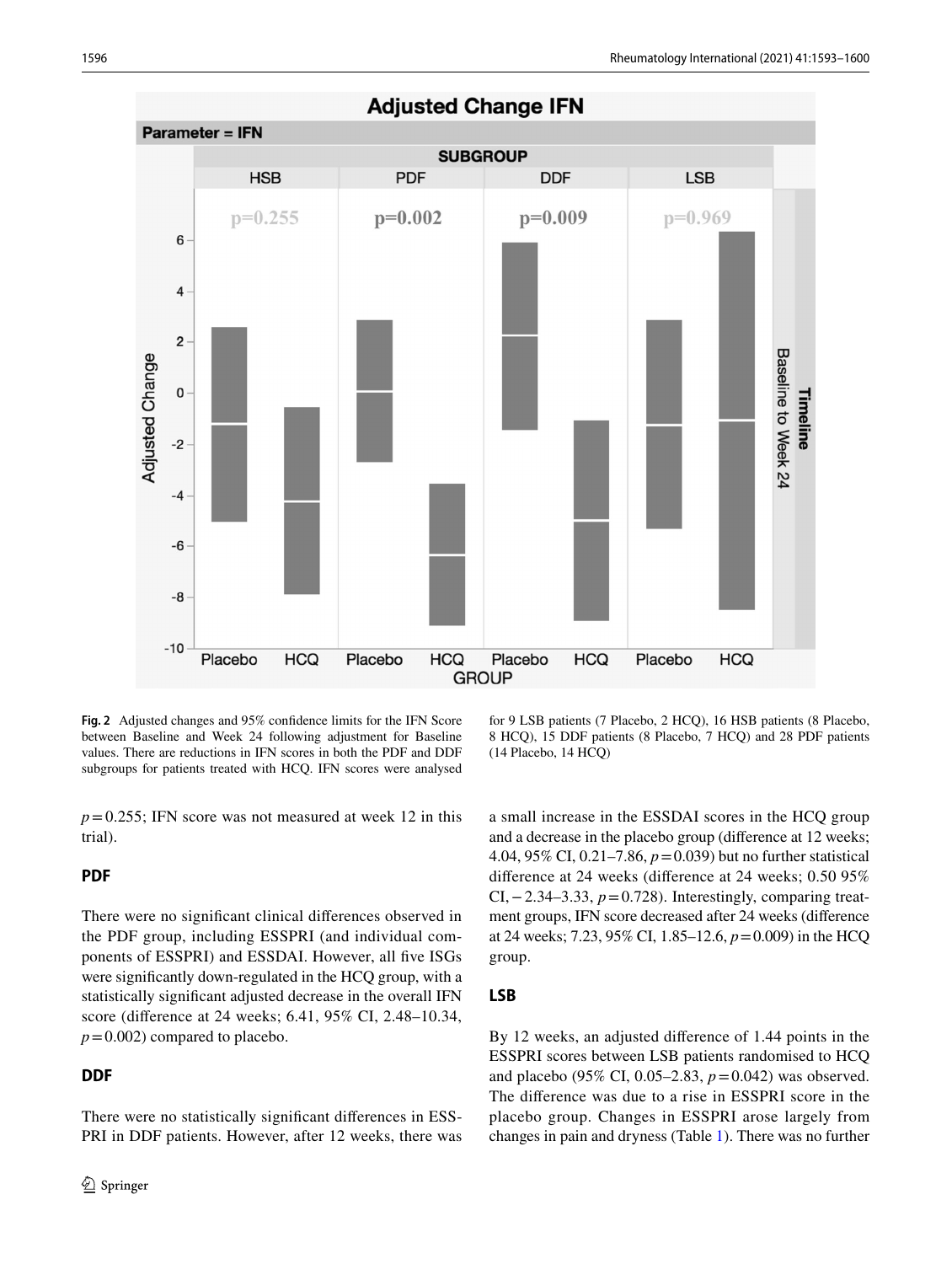

**Fig. 3** Adjusted changes and 95% confdence limits for ESSDAI between Baseline and Week 12, Week 12 and Week 24

statistically signifcant change in ESSPRI between week 12 and week 24. Profle of Fatigue scores increased in the placebo group whereas there was a very mild decrease in the HCQ group (difference at 24 weeks, 2.18; 95% CI, 0.49–3.86,  $p = 0.012$ ) and USF (difference at 24 weeks; 0.34; 95% CI, 0.04–0.07, *p*=0.030) all improved with HCQ compared to placebo after 24 weeks. There were no signifcant diferences in ESSDAI or the IFN score. The number of LSB patients in this trial was smaller than the other groups and caution for the interpretation of these fndings is needed.

### **Discussion**

Re-analysing the trial data, adjusting for baseline diferences and stratifying into the four subgroups reported by Tarn et al. [5] suggests that patients in the HSB subgroup demonstrate clinically meaningful improvements from taking HCQ with reductions in ESSPRI and all three subscores of pain, fatigue and dryness.

Using unstratifed data of the JOQUER trial, Bodewes et al. showed reduced IFN scores and ISGs in the HCQ group compared to placebo [4]. Our analysis showed that ISG levels and IFN scores were downregulated by HCQ predominantly in the PDF and DDF groups, but with no improvement in clinical responses. Paradoxically, while the HSB and LSB groups showed clinical response to HCQ there were no signifcant changes in the ISG levels or IFN scores. Our fndings suggest that there is a dissociation between the improvement in IFN signatures and clinical status in each of the pSS subgroups. Furthermore, the differential effects of HCQ on IFN scores between the four sub-groups reinforce the concept that these are distinct endotypes. It should be noted that biological samples were not available at 12 weeks for the measurement of ISG levels and IFN scores.

Our data is consistent with the recent reports that increased fatigue scores are associated with lower serum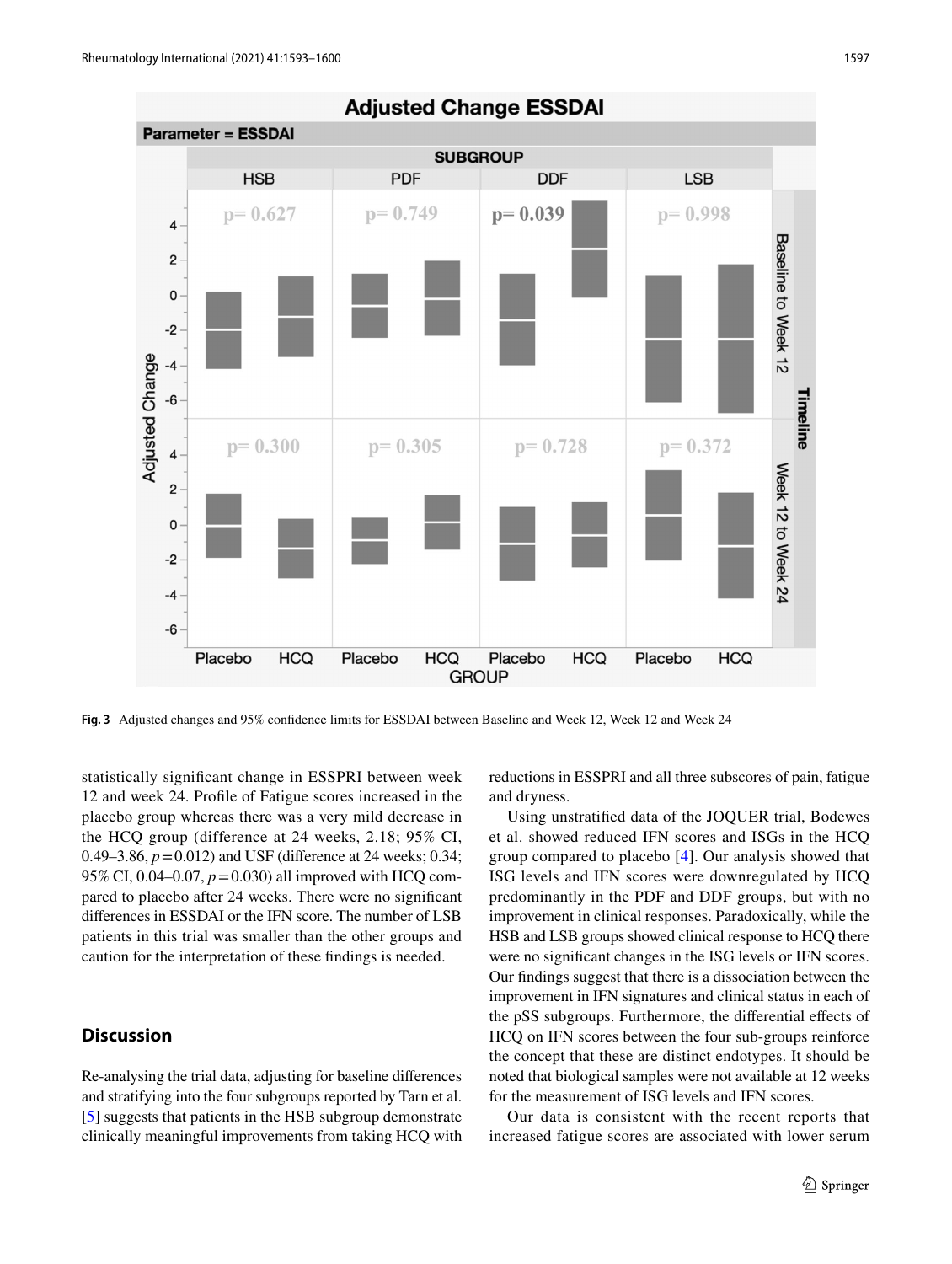|                |                 |              |                                                                               |                | (PDF) subgroups at baseline, week 12 and/or week 24 of treatment with Placebo or Hydroxycholoroquine (HCQ)<br>Table 1 Medians and quartiles (LQ-UQ) for variables for the                               |                  |                        |                | High Symptom Burden (HSB), Low Symptom Burden (LSB), Dryness Dominant Fatigue (DDF), and Pain Dominant Fatigue |                  |               |                          |                    |               |                     |                   |              |
|----------------|-----------------|--------------|-------------------------------------------------------------------------------|----------------|---------------------------------------------------------------------------------------------------------------------------------------------------------------------------------------------------------|------------------|------------------------|----------------|----------------------------------------------------------------------------------------------------------------|------------------|---------------|--------------------------|--------------------|---------------|---------------------|-------------------|--------------|
| Parameter Week |                 | HSB          |                                                                               |                |                                                                                                                                                                                                         | DDF              |                        |                |                                                                                                                | PDF              |               |                          |                    | LSB           |                     |                   |              |
|                |                 | Placebo      |                                                                               | HCO            |                                                                                                                                                                                                         | Placebo          |                        | <b>SCH</b>     |                                                                                                                | Placebo          |               | <b>COH</b>               |                    | Placebo       |                     | <b>HCQ</b>        |              |
|                |                 | Median       | (LQ, UQ)                                                                      | Median         | LQ, UQ                                                                                                                                                                                                  | Median           | (LQ, UQ)               | Median         | (LQ, UQ)                                                                                                       | Median           | (10, 10)      | Median                   | (LQ, UQ)           | Median        | (LQ, UQ)            | Median            | (LQ, UQ)     |
| ESSPRI         |                 | 7.17         | (6.3, 8)                                                                      | 7.33           | (6.8, 7.9)                                                                                                                                                                                              |                  | (4.7, 5.7)             | 4.33           | (4, 5.3)                                                                                                       | 6.83             | (5.4, 7.7)    | 6.67                     | (5.7, 7.3)         | 2.67          | (1.8, 2.8)          | 2.33              | (1.5, 3.2)   |
|                |                 | 7.67         | (6.7, 8.3)                                                                    | $6.33^{a}$     | (5.5, 7.2)                                                                                                                                                                                              | 5.33             | (4.7, 6.3)             |                | (3.8, 6.3)                                                                                                     | 6.33             | (5.8, 7.6)    |                          | (5.7, 8.2)         | 4.67          | (2.5, 5)            | 2.67 <sup>a</sup> | (1.5, 3.8)   |
|                | $\overline{24}$ | 7.00         | (5.7, 8)                                                                      | 7.17           | (4.7, 7.3)                                                                                                                                                                                              | 5.5              | (3.8, 6.7)             | 4.83           | (3.3, 5.9)                                                                                                     | 6.33             | (4.3, 7.3)    | 6.5                      | (5, 7.33)          | $\Omega$      | (1.7, 5.7)          | 2.67              | (2, 3.8)     |
| Pain           |                 | 7.5          | (6.8, 8)                                                                      | $\overline{ }$ | (5.8, 9)                                                                                                                                                                                                |                  | (1, 3)                 | $\sim$         | $(0, 3)$                                                                                                       |                  | (5.3, 8)      |                          | (6, 8.8)           |               | (0, 2)              | $\mathcal{L}$     | (0, 2)       |
|                | $\overline{c}$  |              | (6, 8)                                                                        | $\circ$        | (4, 6.5)                                                                                                                                                                                                |                  | $(1, 6)$               | $\ddot{4}$     | $(0, 5)$                                                                                                       | $\circ$          | (4.25, 8)     |                          | (5.5, 8)           |               | (1.5, 5)            | $\mathbf{C}$      | (0, 3)       |
|                | $^{24}$         | $\circ$      | (5, 8)                                                                        | 5.5            | (4.3, 7.8)                                                                                                                                                                                              |                  | (1.5, 4.3)             | $\sim$         | (0, 5)                                                                                                         |                  | (5, 8)        | $\circ$                  | (5, 8)             |               | (1.5, 6)            |                   | 2.5<br>(0.5, |
| Dryness        | $\circ$         |              | (5.8, 8)                                                                      | ${}^{\circ}$   | (7.8, 8.3)                                                                                                                                                                                              |                  | (6.5, 9.5)             | $\infty$       | (7.5, 8)                                                                                                       |                  | $(6,8)$       | $\circ$                  | (5, 7)             |               | $(2, 4)$            |                   | (2, 6)       |
|                | 12              |              | (7, 9.8)                                                                      |                | (4, 8)                                                                                                                                                                                                  |                  | (6, 10)                | 7.5            | (6, 8.8)                                                                                                       | 7.5              | (6, 8)        | $\sim$                   | (5, 8.8)           |               | (1, 6)              |                   | (2, 5)       |
|                | 24              |              | (5, 9)                                                                        | $\overline{ }$ | (5, 8)                                                                                                                                                                                                  | 5.5              | (4.3, 9)               |                | (5.5, 8)                                                                                                       |                  | $(4,8)$       | $\circ$                  | (5.5, 7.5)         |               | (1.5, 6.5)          |                   | (2.5, 7.5)   |
| Fatigue        | $\circ$         |              | (6.75, 8)                                                                     | ∞              | (6, 8.3)                                                                                                                                                                                                |                  | (4, 8)                 | 4.5            | (3.3, 5.8)                                                                                                     |                  | (5, 9)        |                          | (7, 9)             |               | (1.5, 3.5)          |                   | (0.5, 3)     |
|                | $\overline{c}$  |              | (6, 8)                                                                        | $6^a$          | (4, 6.5)                                                                                                                                                                                                | $\epsilon$       | $(1, 6)$               | $\rightarrow$  | $(0, 5)$                                                                                                       |                  | (4.3, 8)      | $\overline{ }$           | (5.5, 8)           |               | (1.5, 5)            |                   | (0, 3)       |
|                | 24              | $\circ$      | (5, 8)                                                                        | 5.5            | (4.3, 7.8)                                                                                                                                                                                              | $\epsilon$       | (1.5, 4.3)             | $\sim$         |                                                                                                                |                  | (5, 8)        | $\circ$                  | $(5,8)$            | 4             | (1.5, 6)            |                   | (0.5, 2.5)   |
| ESSDAI         |                 | $\mathbf{C}$ | (2, 8)                                                                        | $\sim$         | (0, 5.3)                                                                                                                                                                                                |                  | $(0, 6)$<br>$(0, 3.5)$ | $\circ$        | $\begin{array}{c} (0,5) \\ (0,10) \end{array}$                                                                 |                  | (0.3, 6.8)    | $\sim$                   | (1.3, 5)           |               | (2, 5.5)            |                   | (0, 3)       |
|                | $\overline{c}$  | $\sim$       | (0, 4)                                                                        | $\ddot{1.5}$   | (0, 2.75)                                                                                                                                                                                               |                  |                        | $7^{\rm a}$    | $(0, 12)$                                                                                                      | $\sim$           | (0, 6.5)      | 3.5                      | (0.5, 5.8)         | $\mathcal{L}$ | (0.5, 3.5)          |                   | (0, 2)       |
|                | 24              | 3            | (2, 7)                                                                        | 1.5            | (0, 5)                                                                                                                                                                                                  |                  | (0, 5.5)               | 2.5            |                                                                                                                | $\sim$           | $(0, 5)$      |                          | (0.5, 2.5)         | 4             | (2, 6)              | $\circ$           | (0, 2)       |
| Schirm-        | $\circ$         | 4.3          | (2, 7.9)                                                                      | $\overline{2}$ | (1.9, 16.3)                                                                                                                                                                                             |                  | (1.1, 4.5)             | 7.8            |                                                                                                                | 6.5              | (3.5, 17.5)   | $\circ$                  | (4, 15)            | 11.8          | (2.5, 24.3)         | 20                | (0.75, 26.5) |
| er's           | $\overline{24}$ | 5.0          | (2, 7.5)                                                                      | $14.5^a$       | (7.3, 20.5)                                                                                                                                                                                             | $\sim$           | (1.5, 17)              | 6.5            | $\begin{array}{c} (0, \, 6.3) \\ (0, \, 9.1) \\ (1, \, 8) \end{array}$                                         | 3.5              | (1.5, 9.3)    | 5.8                      | (5, 13.9)          | 6.8           | (3.3, 21.6)         | 6.3               | (5.3, 21.1)  |
| USF            | $\circ$         | 0.04         | (0, 0.2)                                                                      | 0.2            | (0, 0.34)                                                                                                                                                                                               | 0.3              | (0.1, 0.3)             | 0.09           | (0.04, 0.1)                                                                                                    | 0.08             | (0.01, 0.1)   | $\overline{5}$           | (0.09, 0.2)        | 0.3           | (0.1, 0.5)          | 0.06              | (0.03, 0.2)  |
|                | 24              | 0.02         | (0, 0.2)                                                                      | $\overline{0}$ | (0.02, 0.2)                                                                                                                                                                                             | $\overline{0}$   | (0, 0.3)               | $\overline{0}$ | $(0.1,\,0.7)$                                                                                                  | $\overline{0}$ . | (0.03, 0.1)   | $\overline{c}$           | (0.08, 0.3)        | 0.34          | (0.1, 0.7)          | 0.3 <sup>a</sup>  | (0.04, 0.3)  |
| PoF            | $\circ$         | 6.0          | (5.5, 7.2)                                                                    | 5.7            | (3.9, 6.6)                                                                                                                                                                                              | 3.6              | (1.7, 4.2)             | 3.4            | (1.1, 4.6)                                                                                                     | 5.3              | (3.7, 6.5)    | 5.9                      | (4.3, 8.1)         | 2.2           | (1.2, 3.3)          |                   | (1.3, 3.5)   |
|                | 24              | 7.0          | (5.6, 7.9)                                                                    | 6.2            | (4.3, 6.6)                                                                                                                                                                                              | $\overline{3.1}$ | (1, 4.3)               | 4.0            | (1.4, 5.3)                                                                                                     | 4.9              | (2.2, 6.7)    |                          | (3.6, 7.1)         | 3.8           | (3.1, 6.1)          | $2^a$             | (1.5, 2.7)   |
| IFN score      | $\circ$         | 2.6          | $(-4.3, 7.8)$                                                                 | 8.9            | $(-1.7,$<br>18.4                                                                                                                                                                                        | 12.2             | (0.2, 17.9)            | 5.5            | (0.6, 16.5)                                                                                                    | 0.7              | 15.2<br>(3.8, |                          | $(-2.3,$<br>(15.1) | 17.7          | $(13.8, 18.6)$ 15.1 |                   | (12.4, 17.7) |
|                | $\overline{24}$ | 0.3          | $(-4.9, 8.4)$                                                                 | 3.4            | $(-4.5,$<br>12.5                                                                                                                                                                                        | 13.6             | (8.6, 17.8)            | $-0.01a$       | $(-5, 13.5)$                                                                                                   | 10.9             | (0.5, 15.2)   | $0.\overline{3}^{\rm a}$ | $(-5.4, 6.8)$      | 16.8          | (9.6, 19)           | 12.8              | (11.8, 13.9) |
|                |                 |              | measured at baseline and week 24, therefore, no data at week 12 was available |                | <sup>a</sup> Denotes statistically significant changes between HCQ and placebo group from baseline. Schirmer's test, unstimulated salivary flow (USF), Profile of fatigue (PoF) and IFN score were only |                  |                        |                |                                                                                                                |                  |               |                          |                    |               |                     |                   |              |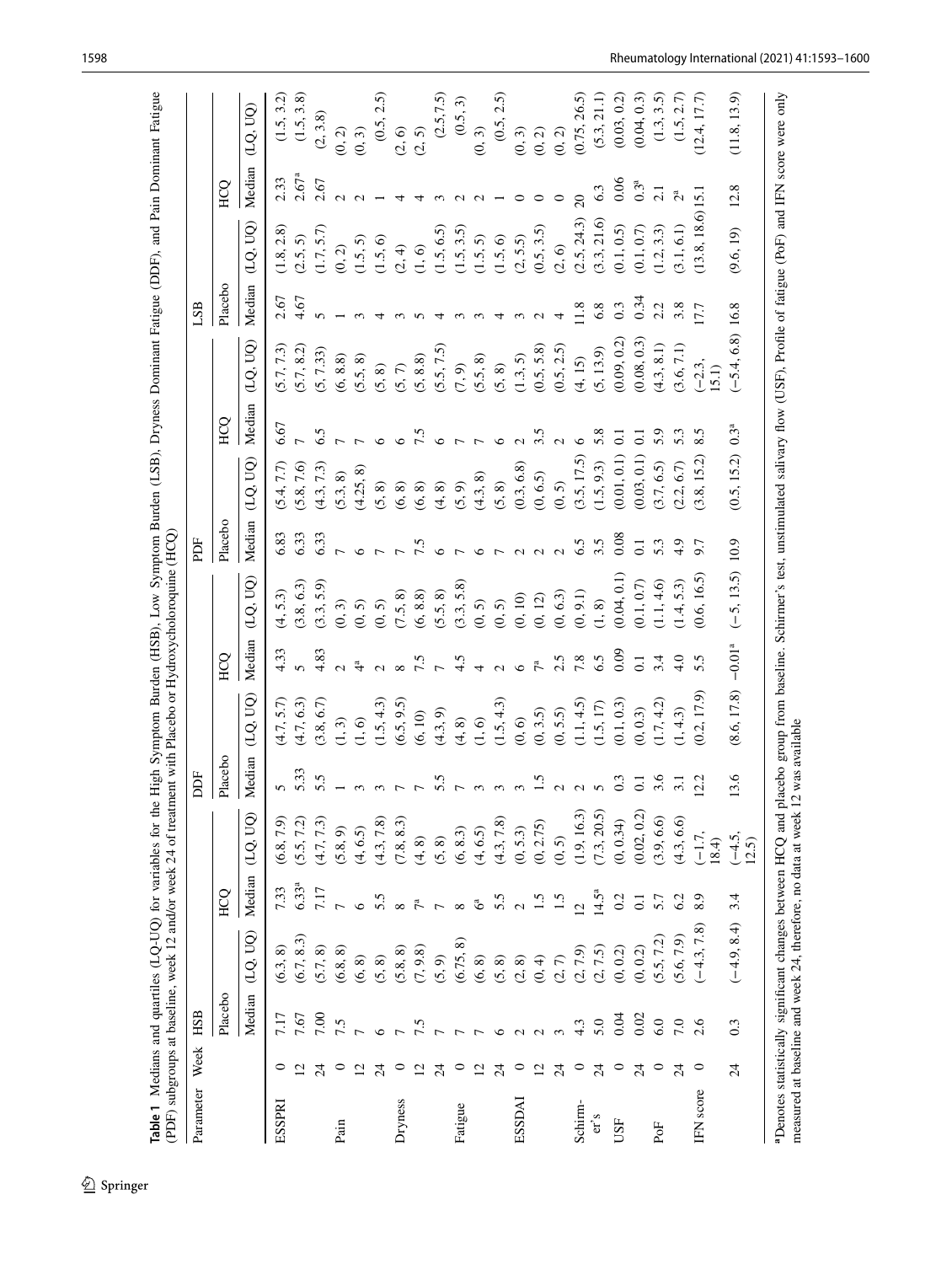levels of proinfammatory cytokines [7, 12, 13], and that improvement in fatigue in response to a nuclease therapy was associated with an increase in IFN modular activity in pSS patients [14]. Taken together, our fndings challenge the presumed mechanisms of action of HCQ [15] and prompt further investigations into the role of IFN activity in pSS pathobiology. Our fndings also underscore the clinical and biological signifcance of the NSST pSS subgroups.

There are limitations to this study. While it is true that component scores of ESSPRI at baseline are used for the symptom-based stratifcation and fnal ESSPRI is used as the main clinical outcome, our re-analysis was based on comparison to the placebo arm, adjusted for those baseline ESSPRI scores, and is unlikely to be attributable simply to bias inherent to the stratifcation approach or "regression to the mean". The original JOQUER trial was not powered for stratifcation by subgroups and there were imbalances in the number of patients in each subgroup and treatment group. For example, LSB patients are less likely to be recruited to trials and indeed make up the smallest subgroup in this study. Incomplete data meant we were unable to stratify 13 (10.8%) of the trial cohort. Non-random missingness could conceivably give rise to biases in the data. In addition, samples were not available for interferon analysis at 12 weeks. For these reasons, we urge caution in the interpretation of our results. We encourage adequately powered randomized clinical trials of HCQ with stratifcation of patients and sample size calculations to better estimate treatment efects in each subgroup. This study highlights that HCQ may reduce the overall symptom burden in specifc patient subgroups. During the study, those patients showing down-regulation of IFN pathways in response to HCQ did not improve clinically. This has implications for the treatment and care pathway of pSS patients presenting in the clinic.

**Author's contributions** WFN and DL conceptualised the idea and drafted the methodology. JW, JT and NHT reviewed the study design. JEG, XM and RS are co-PIs of the JOQUER study and have collected the samples. DL and WFN supervised the methodology. ILB and MAV were involved in laboratory data acquisition. AC and DL analysed the data. WFN, JW, JT, RS and NHT reviewed the data. AC, DL, JW and WFN drafted the manuscript. All the authors contributed to the article, have approved the revised version and take full responsibility for all aspects of the work.

**Funding** The Medical Research Council funded the work leading to the development of the Newcastle Sjögren's Stratifcation Tool (NSST). The Foundation for Research in Rheumatology (FOREUM) funded the work for the re-analysis of the clinical trials and included funding for JRT and DL. The work was also funded by the Innovative Medicines Initiative 2 Joint Undertaking (JU) (NECESSITY grant agreement No 806975) receiving support from the European Union's Horizon 2020 research and innovation program and EFPIA. DL's work has also been funded by NIHR Newcastle Biomedical Research Centre. AFC's work was funded by the Academic Foundation Programme at the Northern Foundation School. ILB was funded by the Dutch Arthritis Society

(14–3–404). The JOQUER trial was sponsored by Assistance Publique-Hôpitaux de Paris (AP-HP) with a grant from the French Ministry of Research (Programme Hospitalier de Recherche Clinique National 2007 P070125).

**Data availability** Relevant data and material may be available to share upon request.

#### **Declarations**

**Conflict of interest** Alexis Collins, Dennis Lendrem, James Wason, Jessica Tarn, Nadia Howard-Tripp, Iris Bodewes, Marjan A. Versnel, Jacques-Eric Gottenberg, Raphaele Seror, Xavier Mariette and Wan-Fai Ng, all declare that they have no confict of interest. ICMJE COI forms have been completed by all contributing authors.

**Ethical approval** Ethical approval was obtained for the original JOQUER study, as stated in the published manuscript. As this was a re-analysis of this data, ethical approval was not required.

**Consent to participate** Not applicable.

**Consent for publication** Not applicable.

**Open Access** This article is licensed under a Creative Commons Attribution 4.0 International License, which permits use, sharing, adaptation, distribution and reproduction in any medium or format, as long as you give appropriate credit to the original author(s) and the source, provide a link to the Creative Commons licence, and indicate if changes were made. The images or other third party material in this article are included in the article's Creative Commons licence, unless indicated otherwise in a credit line to the material. If material is not included in the article's Creative Commons licence and your intended use is not permitted by statutory regulation or exceeds the permitted use, you will need to obtain permission directly from the copyright holder. To view a copy of this licence, visit<http://creativecommons.org/licenses/by/4.0/>.

# **References**

- 1. Rainsford KD, Parke AL, Cliford-Rashotte M, Kean WF (2015) Therapy and pharmacological properties of hydroxychloroquine and chloroquine in treatment of systemic lupus erythematosus, rheumatoid arthritis and related diseases. Infammopharmacology 23(5):231–69. <https://doi.org/10.1007/s10787-015-0239-y>
- 2. Kyburz D, Brentano F, Gay S (2006) Mode of action of hydroxychloroquine in RA—evidence of an inhibitory efect on tolllike receptor signaling. Nat Clin Pract Rheumatol 2(9):458–459. <https://doi.org/10.1038/ncprheum0292>
- 3. Gottenberg JE, Ravaud P, Puéchal X, Le Guern V, Sibilia J, Goeb V et al (2014) Efects of hydroxychloroquine on symptomatic improvement in primary sjögren syndrome: the JOQUER randomized clinical trial. JAMA 312(3):249–258. [https://doi.](https://doi.org/10.1001/jama.2014.7682) [org/10.1001/jama.2014.7682](https://doi.org/10.1001/jama.2014.7682)
- 4. Bodewes ILA, Gottenberg JE, Van Helden-Meeuwsen CG, Mariette X, Versnel MA (2020) Hydroxychloroquine treatment downregulates systemic interferon activation in primary Sjögren's syndrome in the JOQUER randomized trial. Rheumatology (Oxford). 59(1):107–11. [https://doi.org/10.1093/rheum](https://doi.org/10.1093/rheumatology/kez242) [atology/kez242](https://doi.org/10.1093/rheumatology/kez242)
- 5. Tarn JR, Howard-Tripp N, Lendrem DW, Mariette X, Saraux A, Devauchelle-Pensec V et al (2019) Symptom-based stratifcation